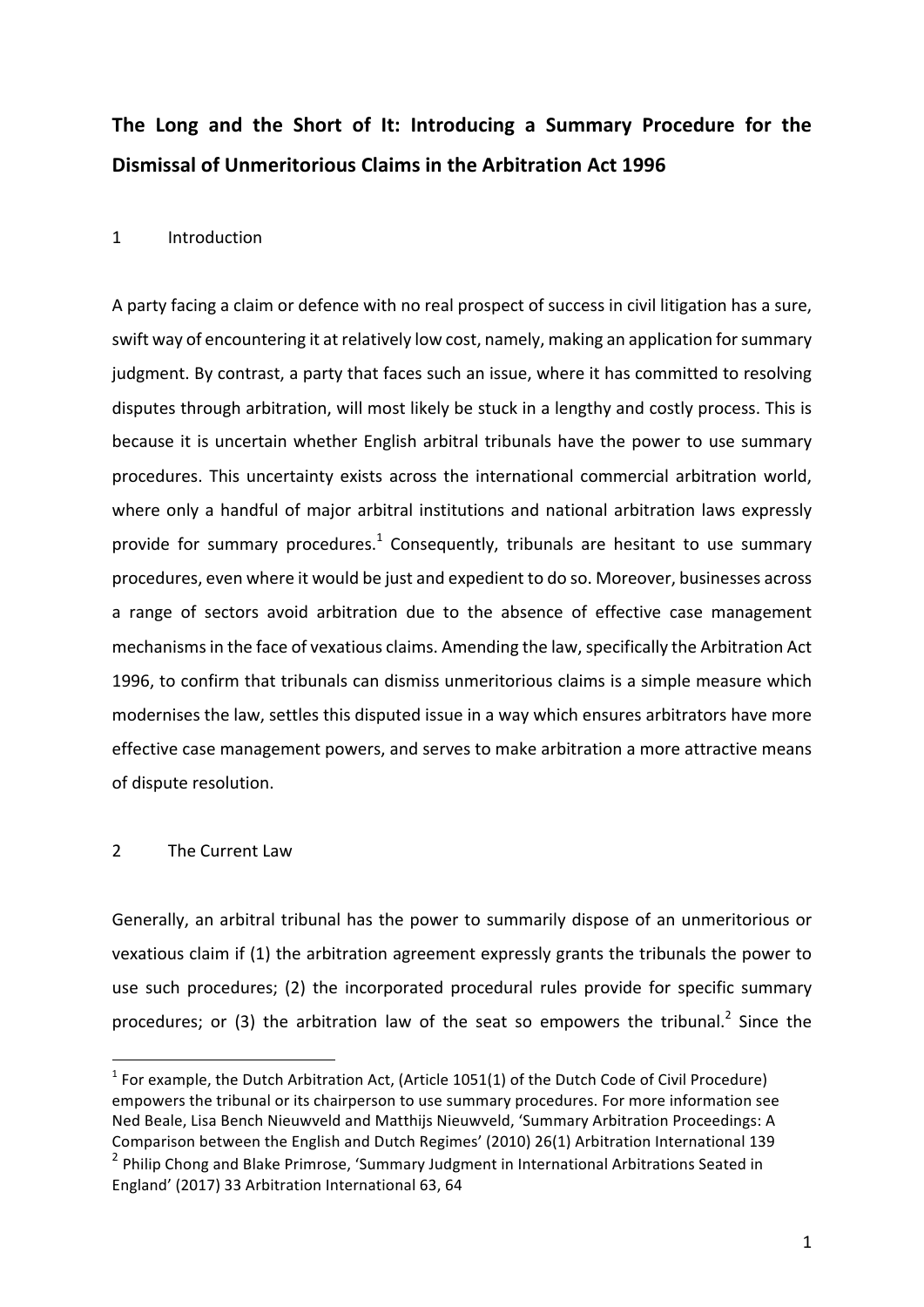Arbitration Act 1996 does not provide for the summary dismissal of unmeritorious claims, English arbitral tribunals that wish to use summary procedures face two obstacles. First, they need to find such procedural powers in the arbitration agreement or procedural rules. Second, they need to use a summary procedure that will not render the resulting award unenforceable. 

### 2.1 Establishing that Tribunals have the Power to use a Summary Procedure

Absence of express authorisation to summarily dispose of an unmeritorious claim is an issue for tribunals because, pursuant to section 33(a) Arbitration Act, they are under a general duty to "act fairly and impartially as between the parties, giving each party a reasonable opportunity of putting his case and dealing with that of his opponent". Many arbitrations will not use institutional or ad hoc rules which expressly empower the tribunal to use summary procedures.<sup>3</sup> Consequently, arbitrators are concerned that due to their section 33(a) duty, they do not have the power to use a summary, despite the fact that under section 33(b) they have a further duty to "adopt procedures suitable to the circumstances of the particular case, avoiding unnecessary delay or expense, so as to provide a fair means for the resolution of the matters falling to be determined". Tribunals therefore require a broad arbitration agreement expressly granting this power or must give such agreements a wide reading. Since arbitral awards and proceedings are confidential, it is difficult to know both how many tribunals consider themselves to have these powers and if they use them.

The High Court accepted a wide reading of the arbitration agreement in *Travis Coal* Restructured Holdings v Essar Global Fund Limited,<sup>4</sup> where Blair J (as he then was) held that the Tribunal had not exceeded its powers by adopting a summary procedure during the arbitration.<sup>5</sup> The case concerned the purchase of shares by Essar Minerals Inc (a wholly owned

 $3$  The International Centre for the Settlement of Investment Disputes ("ICSID"), the Singapore International Arbitration Court ("SIAC") and the Stockholm Chamber of Commerce ("SCC") have express procedures for the summary dismissal of claims, whilst the International Chamber of Commerce ("ICC") Court of Arbitration has issued a practice note detailing an expedited procedure providing for a streamlined arbitration.

 $4$  [2014] EWHC 2510 (Comm)

 $<sup>5</sup>$  Ibid. [50]</sup>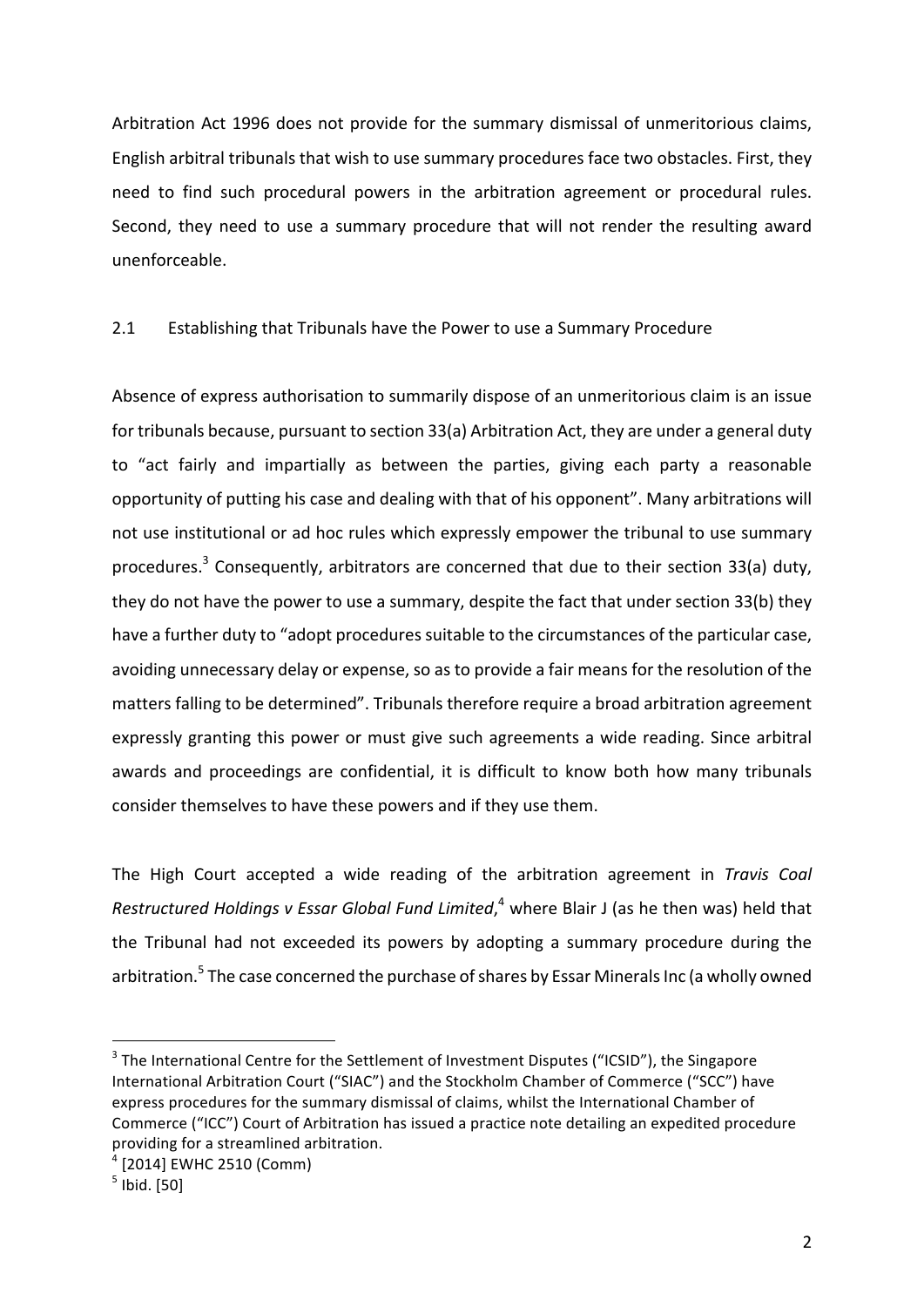subsidiary of Essar Global Fund Limited ("EGFL")) from Travis Coal Restructured Holdings ("Travis Coal"). As part consideration for the purchase, Essar Minerals Inc issued promissory notes in favour of Travis Coal which were guaranteed by EGFL. The guarantee included an arbitration agreement, which incorporated the 2012 ICC Rules, and provided, in part, that "[t]he arbitrators shall have the discretion to hear and determine at any stage of the arbitration any issue asserted by any party to be dispositive of any claim or counterclaim, in whole or in part, in accordance with such procedures as the arbitrators may deem appropriate, and the arbitrators may render an award on such issue".<sup>6</sup> Travis Coal commenced arbitration proceedings following non-payment by Essar Minerals Inc. The latter alleged that Travis Coal had been fraudulent in representing its financial position. Travis Coal filed a motion for 'summary judgment' to dismiss the fraud defences, which was granted by the tribunal who issued an award in Travis Coal's favour. EGFL applied to vacate the award in New York while Travis Coal sought to enforce it in England. Before the English High Court, EGFL applied to adjourn judgment pending the outcome of the New York case. EGFL also disputed the award, partly on the basis that it was granted pursuant to a summary judgment procedure. 

While the court ultimately granted an adjournment, Blair J held that the arbitration agreement gave the tribunal wide powers over the procedure as the tribunal was granted the jurisdiction to hear any issue that was *dispositive* of any claim or counterclaim, and could use such procedures as the arbitrators deemed appropriate. Blair J also held that the 2012 ICC Rules, particularly Articles 19 and 22, had been complied with.<sup>7</sup> These Articles permitted a tribunal to use national procedural laws in an arbitration where the Rules are silent as to procedure and required the tribunal and parties to conduct the arbitration in an expeditious and cost effective manner, while ensuring each party has a reasonable opportunity to present its case.<sup>8</sup> During the arbitration, the tribunal had used a "hybrid" procedure that consisted of two hearings, including one oral hearing on EGFL's fraud defences.<sup>9</sup> It was held that each party had been given a fair opportunity to present its case, and EGFL did "not have a realistic

 $<sup>6</sup>$  Ibid. [45]</sup>

 $<sup>7</sup>$  At the time of the arbitration, the ICC had not issued its practice note on an expedited procedure,</sup> which only came into force on 1 March 2017.

<sup>8</sup> *Travis Coal* (n 4) [46]

 $<sup>9</sup>$  Ibid. [48]</sup>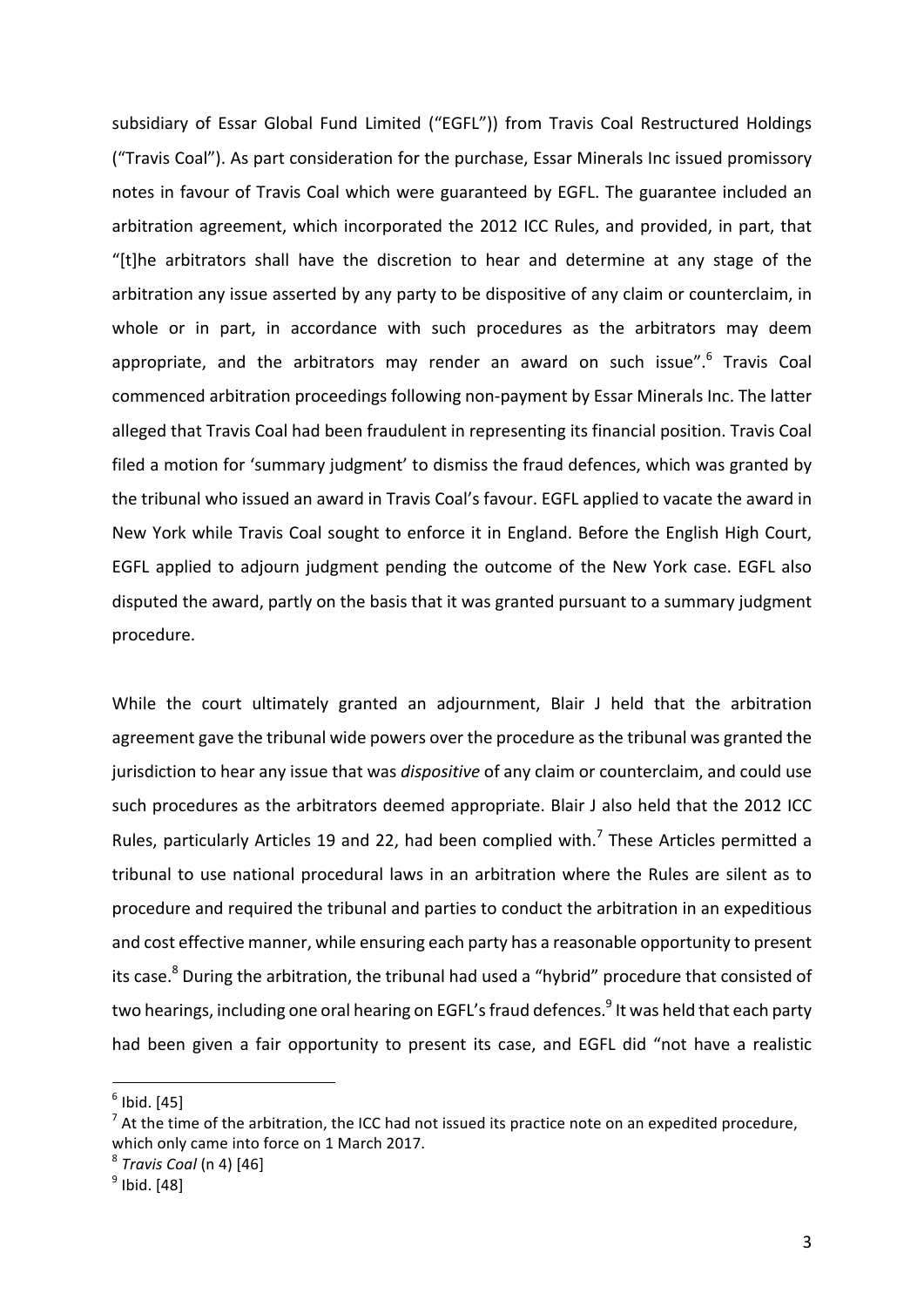prospect of showing that the Tribunal exceeded its powers in the procedure which it adopted".<sup>10</sup>

Key to the court's acceptance of both the tribunal's jurisdiction to use a summary procedure and the actual procedure used by the Tribunal was that the tribunal was empowered to hear any "dispositive" issues, and the fact that the "hybrid" procedure went beyond summary procedures used by the courts in both New York and London.<sup>11</sup> Moreover, emphasis was placed on the fact that the dispute arose out of a guarantee. While these features are not necessarily commonplace in arbitration proceedings, the case does show that the Court is willing to give arbitration agreements and institutional rules a wide reading in appropriate cases, and so provides useful insight into when the UK courts will accept summary procedures in arbitration.

#### 2.2 Enforceability of an Award Rendered Following a Summary Procedure

Tribunals are also concerned that using a summary procedure without express authorisation will render their awards unenforceable on the grounds of serious irregularity, pursuant to section 68(1) Arbitration Act. Under section 68(2), serious irregularity means "an irregularity...which the court considers has caused or will cause substantial injustice to the applicant" and is of a type listed therein. Awards issued following a summary procedure could be challenged under section 68(2)(a) for failure by the tribunal to comply with the duty under section 33 or under section  $68(2)(c)$  for failure to conduct the proceedings in accordance with the procedure agreed by the parties.

The High Court considered whether summary disposal of a claim during an arbitration amounts to serious irregularity under section 68 in *BTC Bulk Transport Corporation v Glencore* International AG.<sup>12</sup> During the arbitration, the claimant ("BTC") applied for a strike out of the defendant's ("Glencore") counterclaim. The tribunal made a final award in Glencore's favour, allowing the counterclaim. It was held that this amounted to a serious irregularity as the

 $10$  Ibid. [50] (Blair J)

 $11$  Ibid. [48]

<sup>&</sup>lt;sup>12</sup> [2006] EWHC 1957 (Comm)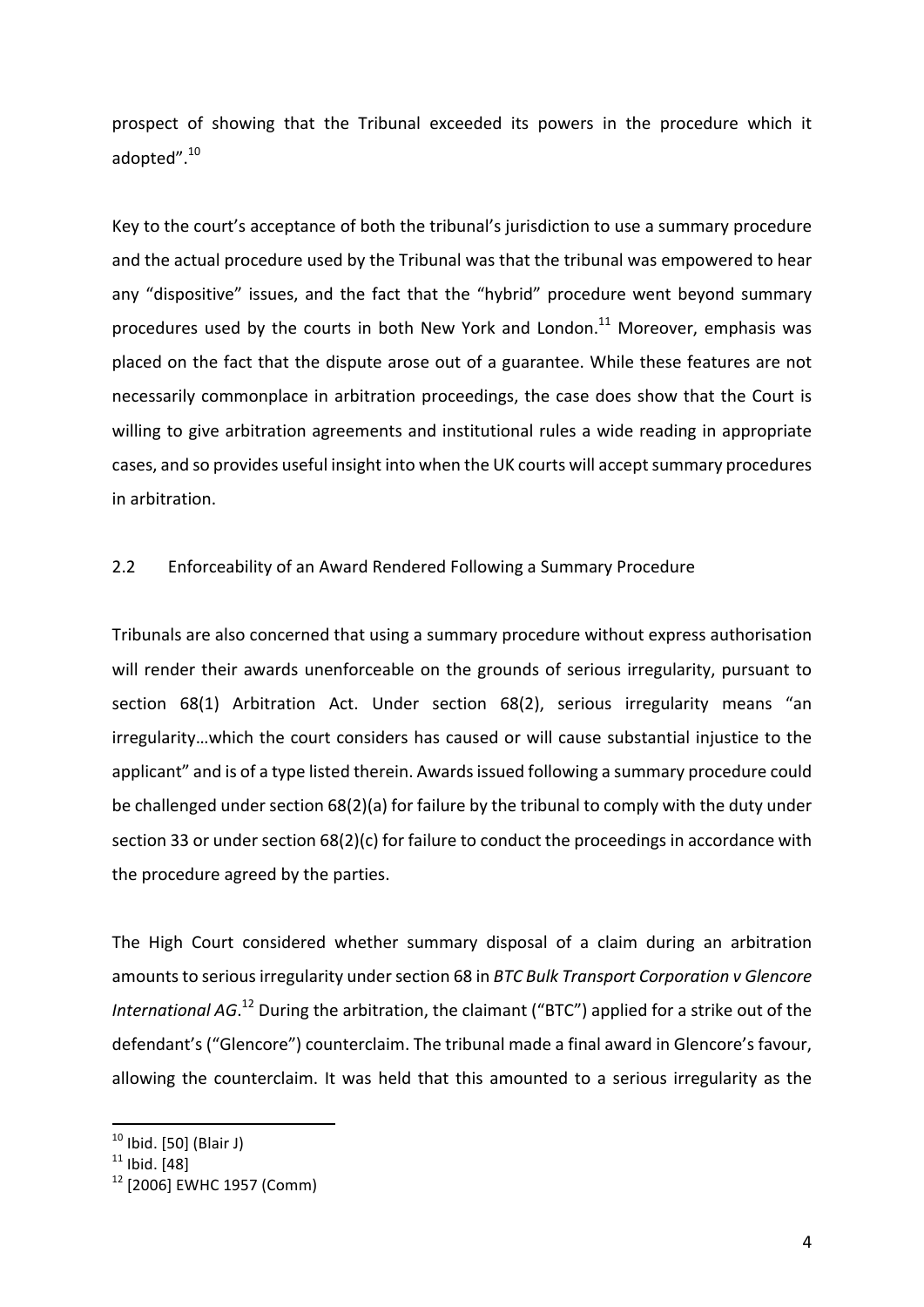tribunal determined an issue that was not properly before it. This is because the only application before the tribunal was the application for summary disposal of the counterclaim, which led BTC to make submissions on whether the counterclaim stood an arguable chance of success. Had the tribunal found that there was a chance of success, BTC would have put forward further arguments and, possibly, obtained further evidence.<sup>13</sup> Since BTC were deprived of that opportunity, Cooke J found there had been a serious irregularity as the tribunal were in breach of section 33 Arbitration Act.<sup>14</sup>

The court's focus was on the specific procedure used by the tribunal rather than whether summary procedures generally constitute serious irregularity. Yet, it highlights the concern that tribunals could be in breach of their section 33 duty by using summary procedures. Moreover, there is a risk that a section  $68(2)(c)$  claim could succeed on the grounds that the parties had agreed to a full hearing in the express provisions of the arbitration agreement, the institutional or ad hoc rules.<sup>15</sup> Therefore, "the question of whether the disposal of claim in an arbitration on a summary basis is, in itself, a serious irregularity, is still undecided".<sup>16</sup> However, the Departmental Advisory Committee on Arbitration described section 68 "as a long stop, only available in extreme cases";<sup>17</sup> this description was endorsed in *The Petro* Ranger.<sup>18</sup> It is reasonable to conclude that if a procedure was used which allowed both parties to fairly present their case, like the tribunal in Travis Coal, the resulting award would not constitute a section 68 irregularity. Nonetheless, there remains a risk that, in the absence of a full merits hearing, the award is liable to be overturned.<sup>19</sup>

#### 3 Criticism

As the law currently stands, it is uncertain when tribunals have the power to order the summary disposal of a claim, and what summary procedures should be used to ensure that

<sup>18</sup> Petroships Pte Limited of Singapore v Petec Trading and Investment Corporation of Vietnam and *Others* [2001] 2 Lloyd's Reports 348, [2005] 5 WLUK 562 351

  $13$  Ibid. [14]

 $14$  Ibid. [15] – [16]

 $15$  Chong and Primrose (n 2) 70

 $16$  Beale, Nieuwveld and Nieuwveld, (n 1) 148

 $17$  Departmental Advisory Committee on Arbitration Law, 'Report on the Arbitration Bill' (1996)

 $19$  Chong and Primrose (n 2) 70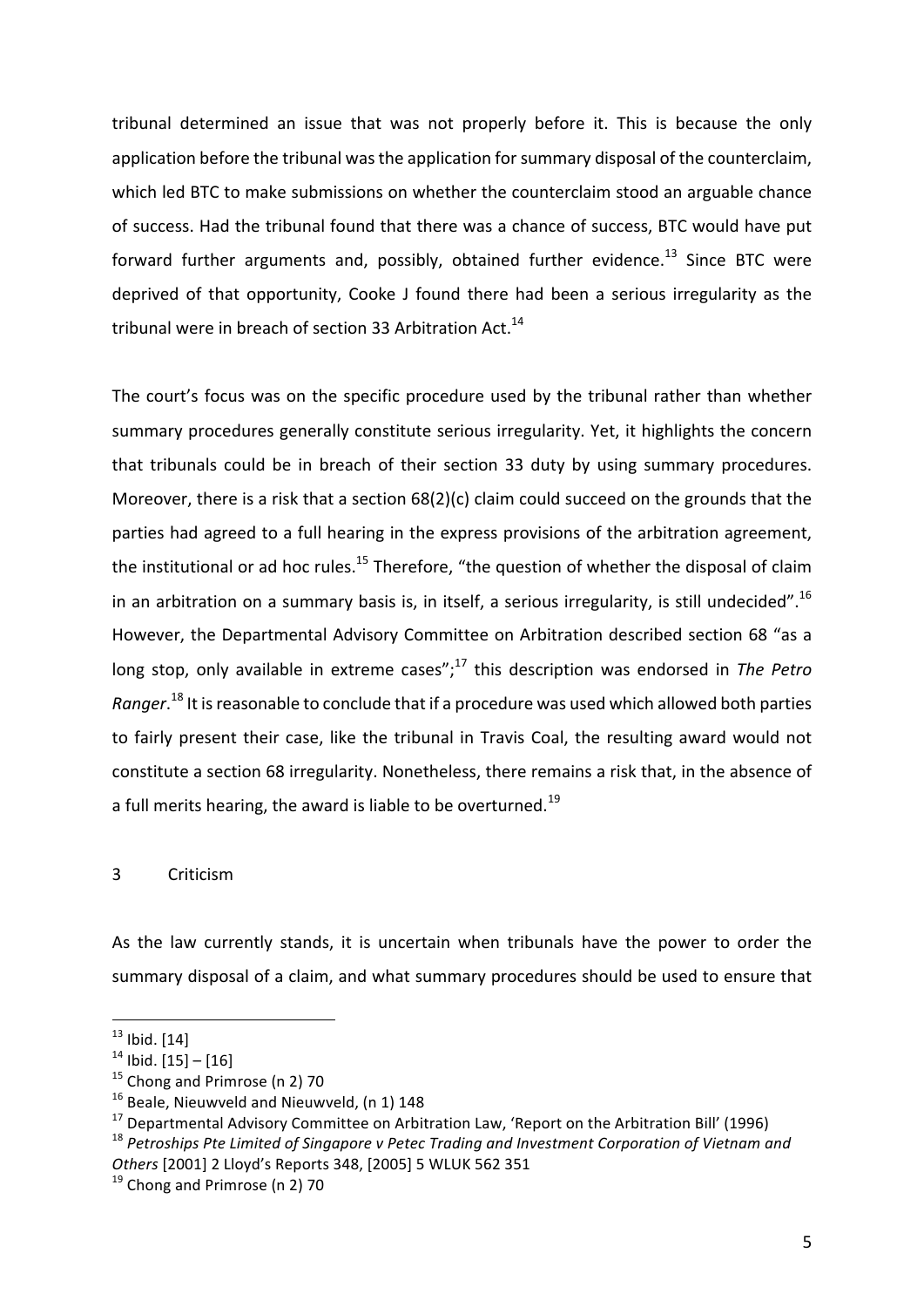the resulting award if enforceable, making it difficult for parties to predict if and how such procedures will be used. Beyond this, there are then essentially three problems with the law. First, the use of such procedures, and their form, become arbitrary as between arbitrators and tribunals. It is reasonable to suppose that arbitrators from jurisdictions which rarely use summary disposition procedures may be less likely to permit such procedures.<sup>20</sup> Equally, more risk averse arbitrators may refuse to use such procedures, not just on the basis of their cultural or personal preference, but also for fear that the awards they render will be set aside. This problem is only slightly mitigated by the fact that parties can choose their arbitrators as it does not solve the inherent ambiguity in the law.

Second, the uncertainty in the law means that it is difficult to assure individuals, and particularly commercial actors, that they will not be drawn into full arbitration proceedings for an unmeritorious or vexatious claim. This makes civil litigation more appealing than arbitration as a means of dispute resolution because courts have wide case management powers. Tribunals' comparative lack of effective case management powers has long prevented the banking and finance sector from embracing arbitration.<sup>21</sup> The International Arbitration Survey also found that four industries (Energy, Construction/Infrastructure, Technology, and Banking and Finance) selected summary determination procedures as a measure which would make arbitration a better fit for each sector.<sup>22</sup> Moreover, for the banking and finance sector, summary procedures and expedited procedures for claims were thought to have the most impact on the appeal of arbitration for the sector.<sup>23</sup>

http://www.arbitration.qmul.ac.uk/media/arbitration/docs/2018-International-Arbitration-Survey--- The-Evolution-of-International-Arbitration-(2).PDF> accessed 17 September 2019 ("International Arbitration Survey") 29; See also Clair Morel de Westgaver, 'Summary Disposal in Arbitration and Tribunals' Ability to Order Summary Procedure without Express Authority' (*Kluwer Arbitration Blog*, 23 May 2018) <http://arbitrationblog.kluwerarbitration.com/2018/05/23/summary-disposalarbitration-tribunals-ability-order-summary-procedure-without-express-authority/> accessed 16 September 2019

<sup>&</sup>lt;sup>20</sup> Gary Born and Kenneth Beale, 'Party Autonomy and Default Rules: Reframing the Debate over Summary Judgment Disposition in International Arbitration' (2010) 21(2) ICC Intl Ct Arb Bull 19, 22  $21$  Queen Mary University of London, '2018 International Arbitration Survey: The Evolution of International Arbitration' (QMUL and White & Case LLP, 2018) <

<sup>&</sup>lt;sup>22</sup> International Arbitration Survey (n 21) 30

 $23$  Ibid.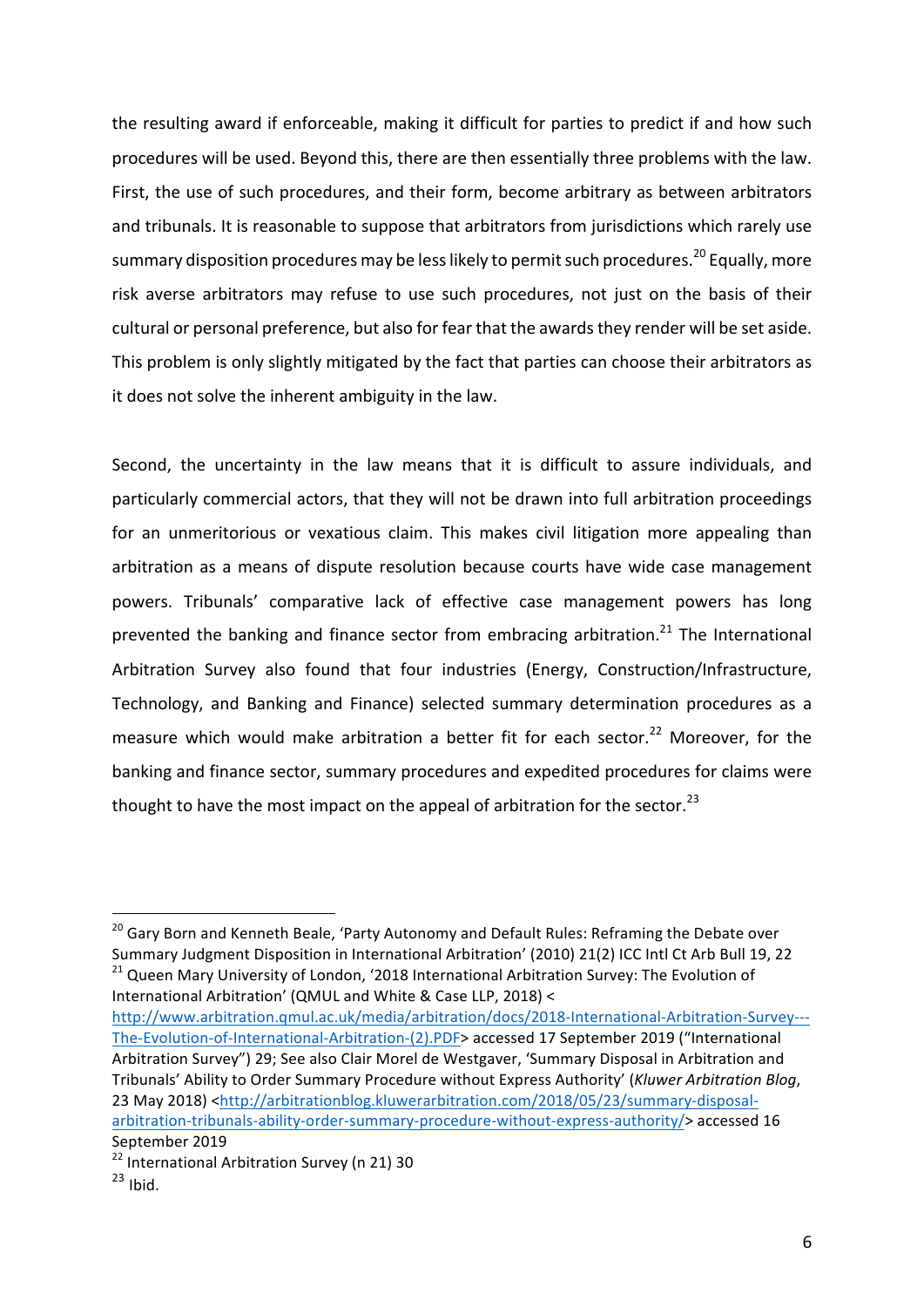Third, the uncertainty of the law can have negative cost implications. That is, it is costly to become a party to a full arbitration over a vexatious claim. Also, there is a risk that if the issue is disposed of summarily, the respondent party will appeal the award before the courts. Furthermore, one party could take advantage of the uncertainty in the law by beginning arbitration proceedings for a vexatious claim to increase their bargaining power if, as is likely, the opposing party attempt to settle. More generally, cost is overwhelming seen as the worst characteristic of international arbitration, closely followed by the tribunal's lack of effective sanctions during the arbitral process.<sup>24</sup> The International Arbitration Survey found that when asked for suggestions on how to improve efficiency in arbitral proceedings, "a considerable number of respondents pleaded for the broadening of arbitrators' powers related to arbitral proceedings, as well as encouraging them to make better use of these powers".<sup>25</sup> While this criticism is broader than simply a lack of power to summarily dispose of an unmeritorious claim, it serves to highlight the costly consequences of the inefficiencies in arbitration.

4 Proposal for Reform

 

#### 4.1 Summary Procedure in the Arbitration Act

To give clarity to the law, the Arbitration Act 1996 should be amended to include a procedure for the summary disposal of unmeritorious claims, in a way which ensures that each party has the opportunity to present its case. Broadly speaking, the Act can be amended to echo both the test for summary judgment used by English courts, as set out in the Civil Procedure Rules,<sup>26</sup> and the rules used by international arbitral institutions, such as the SIAC,<sup>27</sup> or the

 $24$  Ibid. 8

 $25$  Ibid. 27

 $26$  CPR 24.2, "The Court may give summary judgment against a claimant or defendant on the whole of a claim or on a particular issue if – (a) it considers that – (i) that claimant has no real prospect of succeeding on the claim or issue; or (ii) the defendant has no real prospect of successfully defending the claim or issue; and (b) there is no other compelling reason why the case or issue should be disposed of at a trial".

 $27$  Rule 29 of the SIAC Procedural Rules provides for the early dismissal of claims and defences. Available at 'SIAC Rules 2016' (SIAC) <http://www.siac.org.sg/our-rules/rules/siac-rules-2016#siac\_rule29> accessed 24 September 2019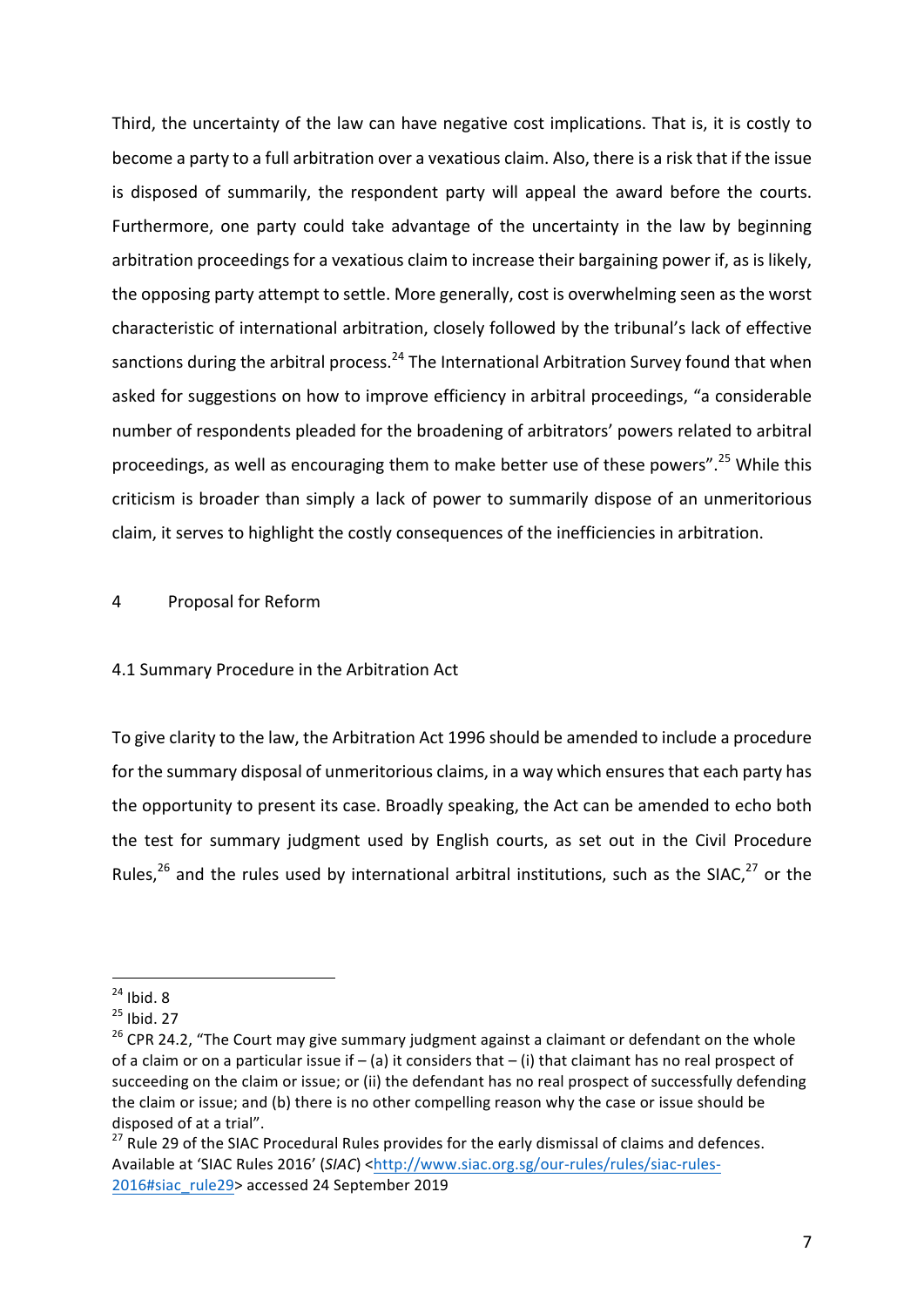SCC.<sup>28</sup> The following provision could therefore be inserted as an additional provision following section 34 (on procedural and evidential matters).

## *S34A Summary Procedure*

 

- *(1) A party may apply to the tribunal to decide on a claim or issue by way of summary*  procedure *if* –
	- *(a) A claim or defence has no real prospect of success; and*
	- *(b)* There is no other compelling reason why the claim should proceed to a full *arbitration.*
- *(2) An application for a summary procedure must specify the grounds relied on and the form of procedure proposed.*
- (3) Where a summary procedure hearing is fixed, the respondent must be given at least *30 days' notice of*
	- *(a)* The date fixed for the hearing; and
	- *(b)* The issues which it is proposed that the tribunal will decide at the hearing.
- (4) The tribunal may fix the time within which any directions given by it are to be complied with, but in any event, an order or Award on the application must be made within 60 days of the date of filing the application, unless, in exceptional circumstances, the *tribunal extends the time.*
- (5) If the summary procedure is granted, the tribunal shall comply with its general duty as *specified in subsection 33.*

Given that party autonomy and the tribunal's discretion over its own procedures are key principles in arbitration, $29$  the Arbitration Act should not include an overly prescriptive summary disposal procedure. This suggestion for reform has the advantage of mirroring the test in the CPR which provides a useful symmetry in the law while still being in tune with international developments in arbitration.

<sup>&</sup>lt;sup>28</sup> Article 39 of the SCC Procedural Rules details a summary procedure. Available at '2017 Arbitration Rules' (Arbitration Institute of the Stockholm Chamber of Commerce) <https://sccinstitute.com/media/293614/arbitration\_rules\_eng\_17\_web.pdf> accessed 24 September 2019

<sup>&</sup>lt;sup>29</sup> Garv Born, *International Commercial Arbitration* (Kluwer Law International 2009)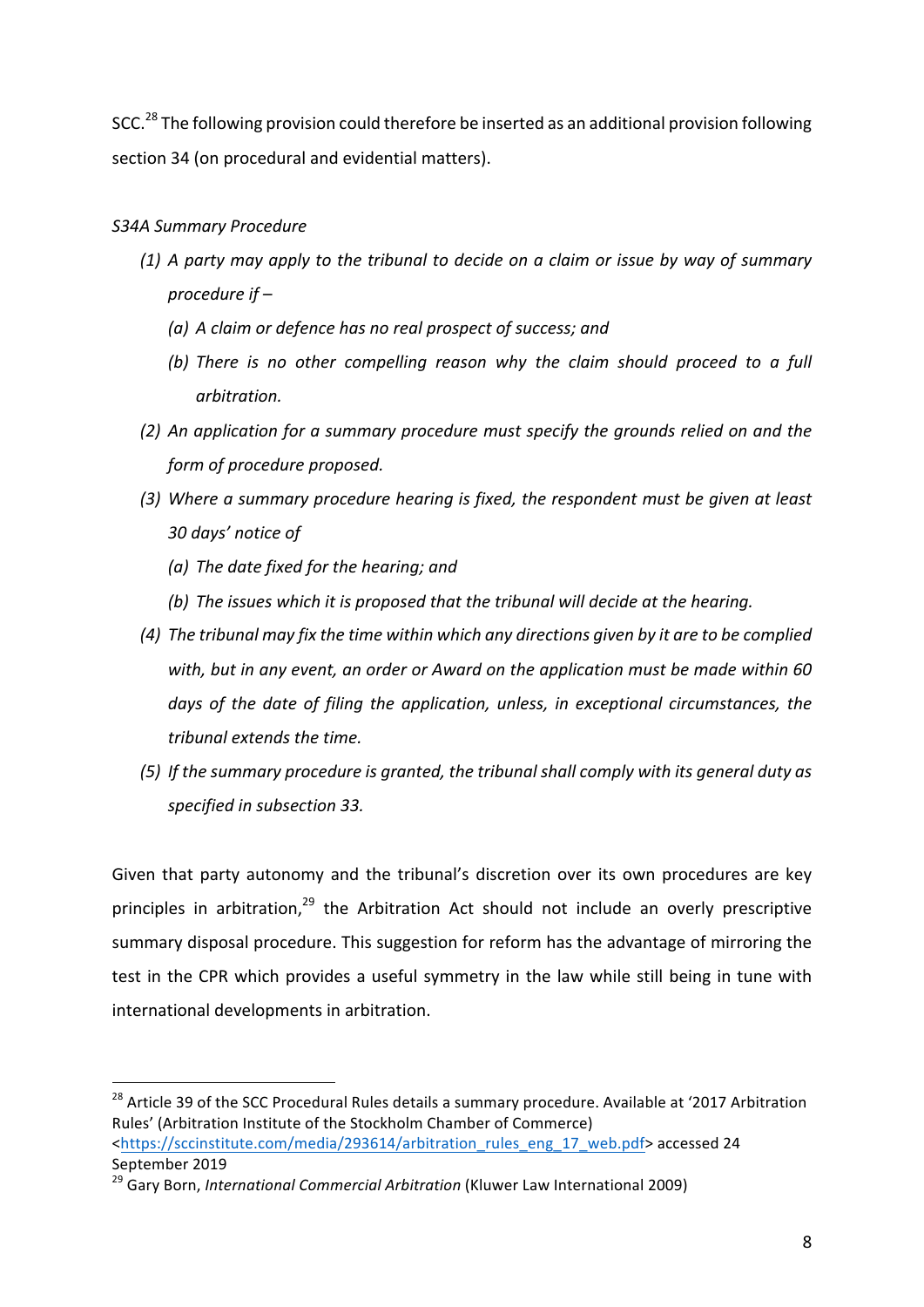#### 4.2 Reasons for this proposal

Such an amendment to the Arbitration Act would confirm that tribunals have the power to summarily dispose of unmeritorious claims, thereby clarifying and simplifying the law. Issues as to the enforceability of the award would also be minimised, as the procedure used would require the tribunal to comply with its duties under section 33. This certainty would then remove the arbitrariness inherent in the current law and provide a safeguard against parties being drawn into long and expensive proceedings for vexatious claims. In this way, it could also alleviate some of the complaints about costs in arbitration proceedings. Moreover, clarifying that summary procedures can be used in arbitration gives parties greater choice over the procedures used in arbitration. This further bolsters the principle that party autonomy is a fundamental characteristic of international commercial arbitration.<sup>30</sup>

Introducing such a mechanism has the further advantage of keeping England at the forefront of developments in international commercial arbitration. While the availability of summary judgment procedures in international arbitration is an ongoing debate, there appears to be greater support for expressly granting tribunals these powers. This is evidenced, in part, by the fact that the SIAC, SCC, and ICC only recently amended their Rules: the SIAC's new rules came into force on 1 August 2016; the SCC's rules came into force on 1 January 2017; and the ICC's revised practice note on an expedited procedure came into force on 1 March 2017. Equally, courts in multiple jurisdictions continue to find that tribunals have these powers even in the absence of express authorisation. $31$ 

In this respect, it is useful to note that London is currently the most popular seat for international commercial arbitration, followed by Paris, Singapore, Hong Kong and Geneva.<sup>32</sup> Further, the London Court of International Arbitration ("LCIA") is the second most popular arbitral institutions; the ICC is the first. $^{33}$  The LCIA does not currently have rules on the summary disposal of claims but, by amending the Arbitration Act in the way suggested above,

 $30$  Ibid. 1747 – 48

<sup>&</sup>lt;sup>31</sup> For example, see the American case Weirton Medical Centre Inc v Community Health Systems Inc (N.D. W. Va. Dec, 12, 2017)

 $32$  International Arbitration Survey (n 21) 9

<sup>33</sup> Ibid. 13